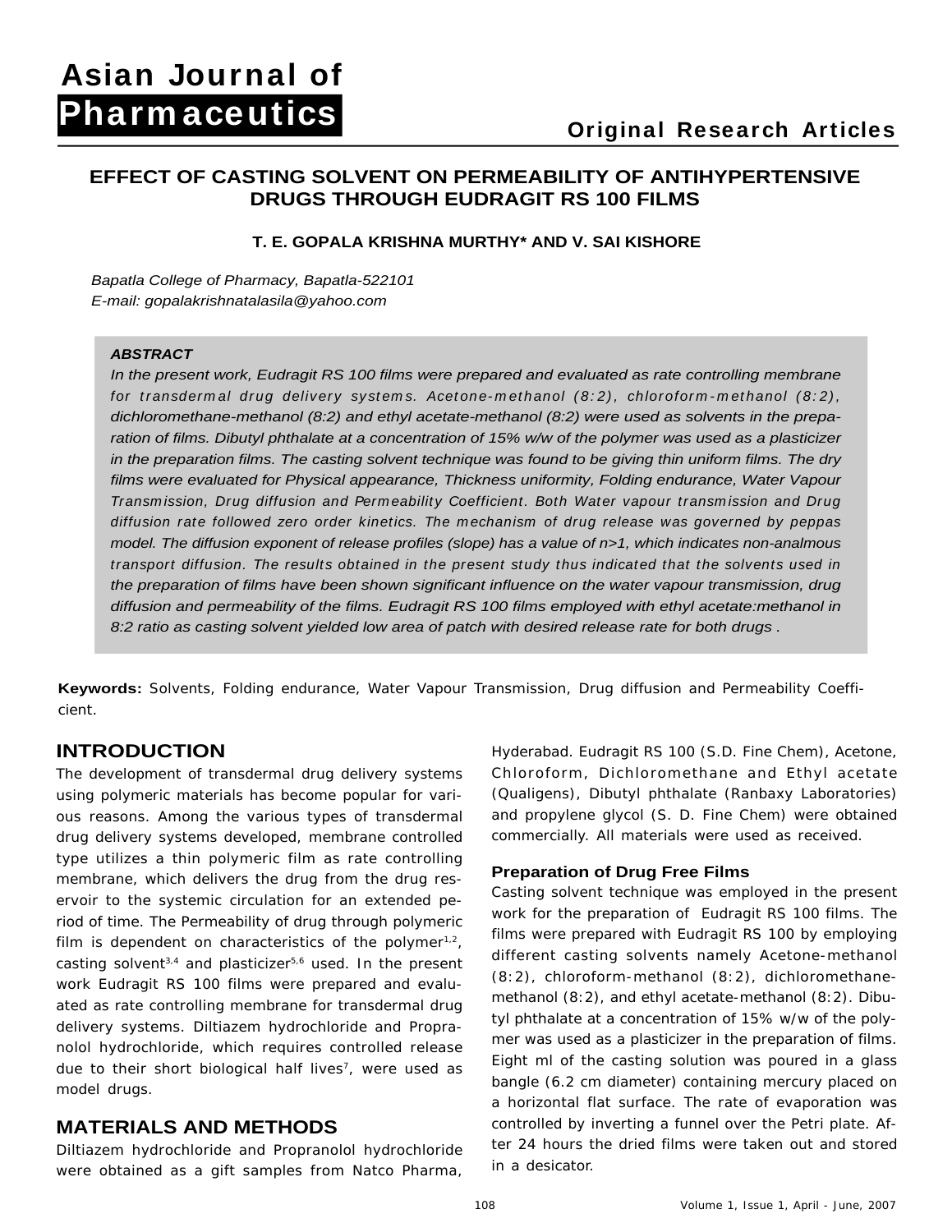The thickness of the films was measured by a 'vernier calipers'. The mean of the five observations were calcu-

The folding endurance was measured manually for the prepared films. A strip of film (2x2 cm) was cut evenly and repeatedly folded at the same place till it broke. place without breaking gave the exact value of folding

## **Water Vapour Transmission (W.V.T) Rate9**

For this study vials of equal diameter were used as transmission cells. These cells were washed thoroughly and dried in an oven. About 1.0 g of Calcium chloride was sion data into13, zero-order equation, Q=Q<sub>o</sub>-k<sub>o</sub>t, where taken in the cell and the polymeric films measuring 3.14 Q is the amount of drug released at time t, and k0 is the cm<sup>2</sup> area were fixed over the brim with the help of an adhesive. The cells were weighed accurately and initial where k<sub>1</sub> is the release rate constant and Higuchi's equaweight is recorded, and then kept in a closed desiccator containing saturated solution of potassium chloride illeased at time t and  $\mathsf{k}_2$  is the diffusion rate constant. (about 200 ml). The humidity inside the desiccator was measured by a hygrometer, and it was found to be in between 80 - 90 % RH. The cells were taken out and weighed after 6, 12, 18 and 24hrs. From increase in weights the amount of water vapour transmitted and the rate at which water vapour transmitted were calcu-lease from the formulations during diffusion process. lated by using the following formula.

Water Vapour Transmission Rate (W.V.T) = 
$$
\frac{WL}{S}
$$

Where, W is Water vapour transmitted in gms, L is thickness of the film in cm, S is exposed surface area in  $cm<sup>2</sup>$  tion.<sup>14</sup>

Drug diffusion study was conducted using Franz diffu sion cell. The receptor compartment was filled with 15 ml of phosphate buffer having pH 7.4 as diffusion me dia. Polymeric film was mounted on the donor compart ment with the help of an adhesive. 10 ml of the 0.2 % W/V of drug (diltiazem hydrochloride) solution was poured into the donor compartment. Magnetic stirrer was set at 50 rpm and whole assembly was maintained at 32 + 0.5 °C. The amount of drug released was deter-  $K^{\circ}$  r = (0.693/3.7)×0.05 ×3.1 ×70 =2.032 mg/h mined by withdrawing 1 ml of sample at regular time intervals for 3 hours. The volume withdrawn was re placed with equal volume of fresh buffer solution. Samples were analyzed for drug content using a U V release rate can be calculated as follows:

Evaluation of Transdermal Films **Exaluation of Transdermal Films** spectrophotometer at 237<sup>11</sup>nm for diltiazem hydrochlo-**Thickness Uniformity Example 2018** Transfer and at 290<sup>12</sup>nm for propranolol hydrochloride. 11nm for diltiazem hydrochlo-<sup>12</sup>nm for propranolol hydrochloride.

### **Permeability Coefficient**

lated. From the drug diffusion data the Permeability Coeffi- **Folding Endurance8** cient for various films was calculated using the equation

$$
P_m = K_{app} \cdot \frac{H}{A}
$$

The number of times the film could be folded at the same Mhere, K<sub>app</sub> is Diffusion rate constant (mg/h) calculated endurance. H is thickness of the film (cm), A is surface area of the from the slope of the linear drug (d/p) diffusion profiles, film  $\rm (cm^2)$ . ).

area were fixed over the brim with the help of an prelease rate. First order equation, Ln Q=Ln Q<sub>0</sub> - k<sub>1</sub>t, The rate and the mechanism of drug release through the prepared films were analyzed by fitting the diffu k<sub>o</sub>t, where t, where  $k_1$ t, material et al. t, tion,  $Q = k_2 t^{1/2}$ , where Q is the amount of the drug re-The diffusion data was further analyzed to define the mechanism of release by applying the diffusion data following the empirical equation, M1/M?=Ktn , where Mt/ M? is the fraction of drug released at time t. K is a con stant and n characterizes the mechanism of drug re-

### **Estimation of Area of Patch required for desired release rate** Water Vapour Transmission Rate  $(W.V.T) = \frac{WL}{a}$  rate

The mathematical description of drug release that follow zero order kinetics is based on the following equa- $\frac{1}{2}$  tion.<sup>14</sup>  $0-V\ C\ V$ 

$$
K_r^0 = K_e C_d V_d
$$

**Drug Diffusion Study<sup>10</sup> The Constant of Constant Constant of Study<sup>10</sup> and Study<sup>10</sup> and Study<sup>10</sup> and Study<sup>10</sup> and Study<sup>10</sup> and Study<sup>10</sup> and Study<sup>10</sup> and Study<sup>10</sup> and Study<sup>10</sup> and Study<sup>10</sup> and Study<sup>10</sup> and Study** Ke is first order rate constant for overall drug elimination, C<sub>a</sub> is desired drug level in the body and Vd is volume space in which drug is distributed. S<br>
The mathematical description of drug release that fol-<br>
hick-<br>
low zero order kinetics is based on the following equa-<br>
tion.<sup>14</sup><br>  $K_{r}^{0} = K_{e}C_{d}V_{d}$ <br>
Where, K°r is zero order rate constant for drug release,<br>
diffu

For diltiazem hydrochloride7 t<sup>1</sup>/<sub>2</sub> = 3.7 h, V<sub>d</sub> = 3.1L and  $C_d$  = 0.05  $\mu$  g/ml and therefore the desired drug release rate can be calculated as follows:

$$
K^{\circ}
$$
 r = (0.693/3.7)×0.05 x3.1 x70 = 2.032 mg/h

For propranolol hydrochloride7 t<sup>1</sup>/<sub>2</sub> = 3.9 h,  $V<sub>d</sub>$  = 4.3 l and  $C_d$  = 0.02  $\mu$  g/ml and therefore the desired drug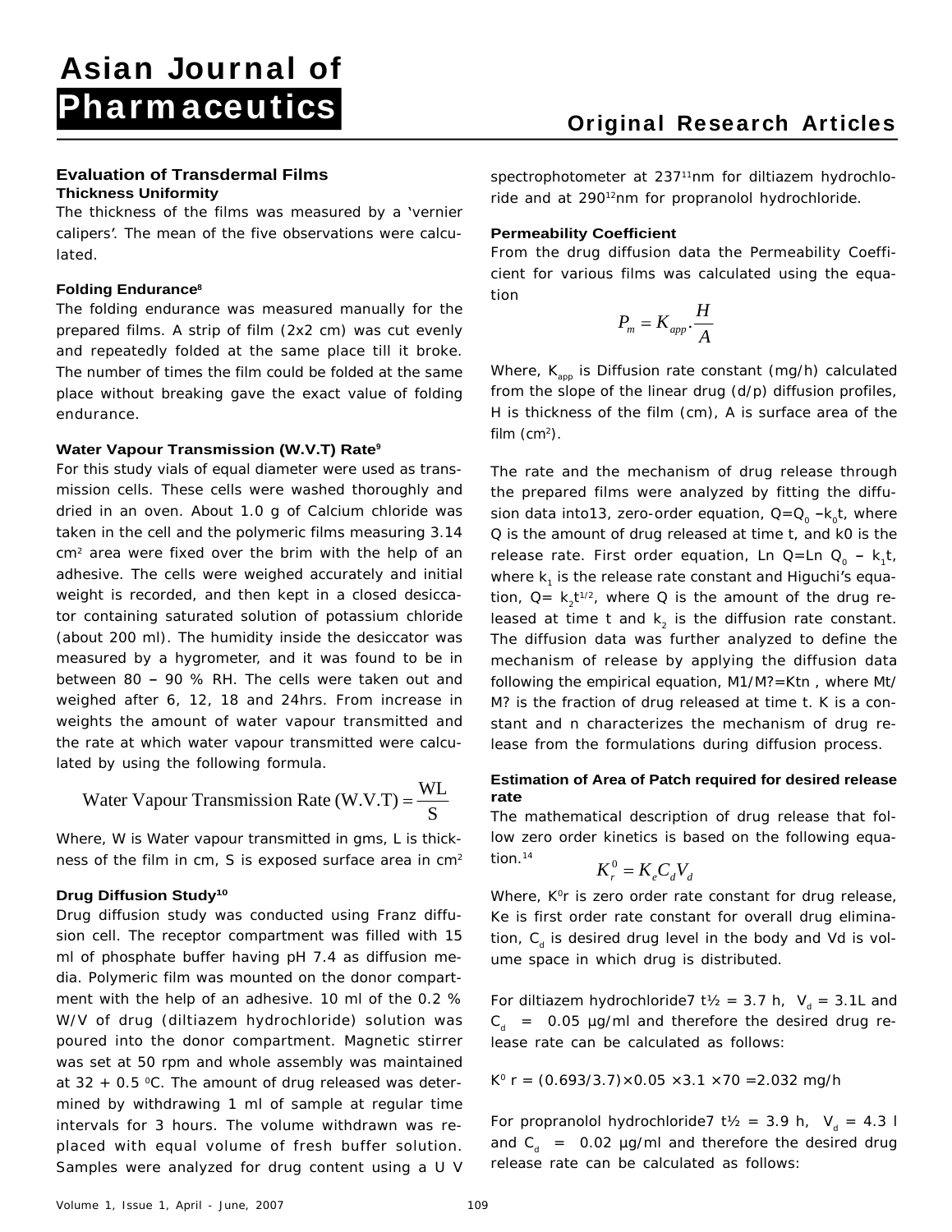Hence, area of patch (A) required for desired release

Where,K0r is required drug release rate (mg/h),Kapp is diffusion rate constant (mg/h) ,S is surface area of

## **RESULTS AND DISCUSSION**

dicated that lower concentrations of dibutyl phthalate were found to give rigid and brittle films where as higher concentrations gave soft films. Dibutyl phthalate at a

All the films prepared were evaluated for uniformity of thickness, folding endurance, water vapour transmis-<br>methanol (8:2) sion and drug diffusion and permeability characteristics. Thickness measurements of films prepared in various solvents are given in table1. Low standard deviation values in the film thickness measurements en sured uniformity of thickness in each film. The method reproducible results with regard to film thickness. The folding endurance was measured manually and folding endurance was found to be decreased in the or der of films in various solvents is as follows. Acetone- (8:2)>chloroform-methanol (8:2)> ethyl acetate methanol (8:2)

K<sup>o</sup> r = (0.693/3.9)×0.02 ×4.3 ×70 =1.064 mg/h Water vapour transmission studies indicated that all the rate is vapour transmission through the films followed zero  $A = K^0$  r / (Kapp/S)  $\qquad \qquad \ldots \qquad \qquad \ldots \qquad \qquad \ldots \qquad \ldots$ r / (Kapp/ S)<br>in figs 1. The rate of water vapour transmission was the film subjected to diffusion(cm2 ) methanol (8:2)> acetone-methanol (8.2)> chloroform films prepared were permeable to water vapour. Water order kinetics. The results are given in table 1 and shown decreased in the order of films in various solvents is as follows. Ethylacetate-methanol (8:2)> dichloromethanemethanol (8:2).

The method of casting solvent technique was found Drug diffusion through various films was studied with to be giving thin uniform films. The films prepared with ailtiazem hydrochloride and propranolol hydrochloride polymer alone were found to be brittle. To prevent as a model drugs by using Franz diffusion cell. All the embrittlement a plasticizer, dibutyl phthalate was tried in films were found to be permeable to diltiazem hydroat various concentrations. Preliminary experiments in- chloride and diffusion profiles are shown in figure 2a concentration of 15% w/w of the polymer was found rate of permeability coefficient was decreased in the to give good flexible films. order of films in various solvents is as follows and 2b.Permeability coefficient values (pm) of the films towards the drugs was calculated from the drug diffu sion data and the results were given in table 2. The ethylacetate-methanol (8:2)>acetone-methanol (8:2)>chloroform-methanol (8:2). Dichloromethane methanol (8:2)

of casting solvent technique was found to be given The diffusion exponent of release profiles (slope) has a methanol (8:2)> dichloromethane-methanol ence on the water vapour transmission, drug diffusion The correlation coefficient values (r) were reported in table 2. These values revealed that the diffusion profiles follows zero order kinetics (fig.2) and the mecha nism of drug release were governed by peppas model. value of (n>1), which indicates non-analmous transport diffusion15. The results obtained in the present study thus indicated that the casting solvents used in the preparation of films have been shown significant influ and permeability of the films. Area of patches required

| <b>FORMULATION</b> | <b>THICKNESS</b> | <b>FOLDING</b>   | WATER VAPOUR TRANSMISSION |
|--------------------|------------------|------------------|---------------------------|
|                    | (µm)             | <b>ENDURANCE</b> | (Q X 104 g/ cm2 24 hrs)   |
| $F1(E;A+M)$        | $42.55 + 0.15$   | 270              |                           |
| $F2(E;DCM+M)$      | $47.4 + 0.14$    | 200              | $3.3^{\circ}$             |
| F3 $(E; C+M)$      | $42.42 + 0.13$   | 225              | -4.422                    |
| $F4(E;EA+M)$       | $44.35 + 0.14$   | 204              | 5.296                     |

## **TABLE 1: PROPERTIES OF TRANSDERMAL FILMS**

**E: Eudragit RS 100; A: Acetone; DCM: Dichloro methane; C: Chloroform; EA: Ethyl acetate; M: Methanol**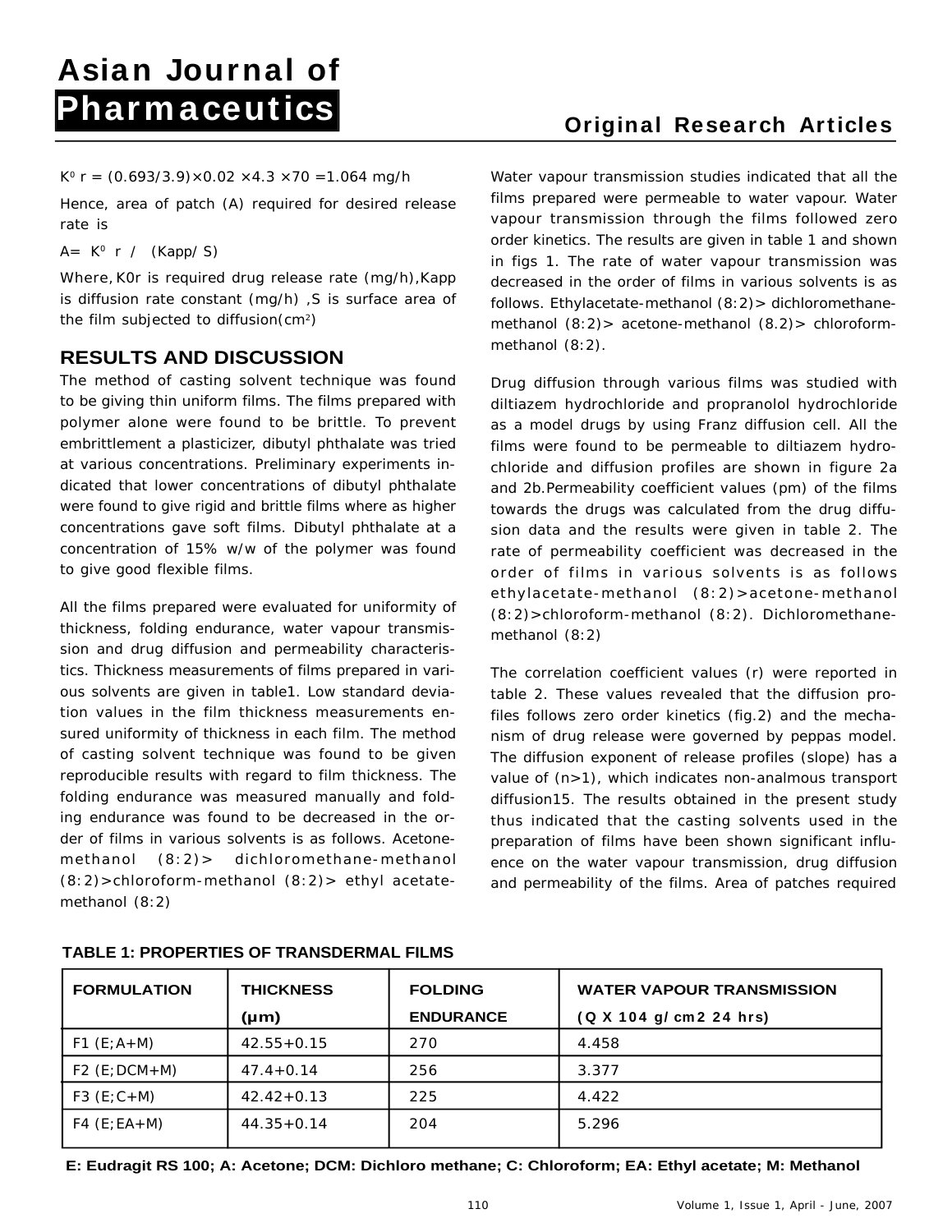# **Pharmaceutics**<br> **Diginal Research Articles**

## **TABLE 2: DIFFUSION CHARACTERISTICS OF DILTIAZEM HYDROCHLORIDE FROM EUDRAGIT RS 100 FILMS PREPARED WITH VARIOUS ORGANIC SOLVENTS**

|                                                |                 |                                                         | FILMS PREPARED WITH VARIOUS ORGANIC SOLVENTS |                     |                              |                                           |
|------------------------------------------------|-----------------|---------------------------------------------------------|----------------------------------------------|---------------------|------------------------------|-------------------------------------------|
| FORMULATION CORRELATION COEFFICIENT ZERO ORDER |                 |                                                         |                                              | <b>PERMEABILITY</b> | DIFFUSION                    | <b>AREA OF PATCH</b>                      |
|                                                | (R) VALUES      |                                                         | RATECONSTANT COEFFICIENT<br>(K)VALUE         | $ $ (Pm X 103 mg    | <b>EXPONENT</b><br>VALUE (n) | <b>FOR DESIRED</b><br><b>RELEASE RATE</b> |
|                                                |                 |                                                         | (mg/h)                                       | $/cm.h$ )           |                              | $\rm \left( cm^2 \right)$                 |
|                                                | <b>ZERO</b>     | <b>PEPPAS</b>                                           |                                              |                     |                              |                                           |
|                                                | <b>ORDE</b>     | RMODEL                                                  |                                              |                     |                              |                                           |
| $D1 (E; A+M)$                                  | $0.9942$ 0.9996 |                                                         | 3.4270                                       | 2.271               | 1.1664                       | 2.9115                                    |
| $\vert$ D2 (E; DCM+M)                          | 0.9937          | $\begin{array}{ c c } \hline 0.9995 \hline \end{array}$ | 2.8458                                       | 2.74                | 1.1621                       | 3.50                                      |
| D3 $(E; C+M)$                                  | $0.9929$ 0.9988 |                                                         | 2.3922                                       | 2.066               | 1.1711                       | 4.170                                     |
| $D4$ (E;EA+M)                                  | $0.9897$ 0.9989 |                                                         | 4.3873                                       | 3.931               | 1.1782                       | 2.274                                     |
| $PI(E;A+M)$                                    | 0.9984          | $\begin{array}{ c c } 0.9980 \end{array}$               | 2.6544                                       | 1.759               | 1.0719                       | 1.970                                     |
| $  P2 (E;DCM+M)   0.9976   0.9996$             |                 |                                                         | 1.8774                                       | 1.328               | 1.0791                       | 3.80                                      |
| $P3 (E; C+M)$                                  | 0.9966          | 0.9979                                                  | 1.3758                                       | 1.621               | 1.0554                       | 2.785                                     |
| $P4 (E; EA+M)$                                 |                 | $0.9787$ 0.9998                                         | 3.2256                                       | 2.913               | 1.3355                       | 1.621                                     |





(-) F1 (Eudragit RS 100 films prepared with Acetone)

(- $\blacksquare$ -) F2 (Eudragit RS 100 films prepared with Dichloromethane)

- (-A-) F3 (Eudragit RS 100 films prepared with Chloroform)
- (-×-) F4 (Eudragit RS 100 films prepared with Ethyl Acetate)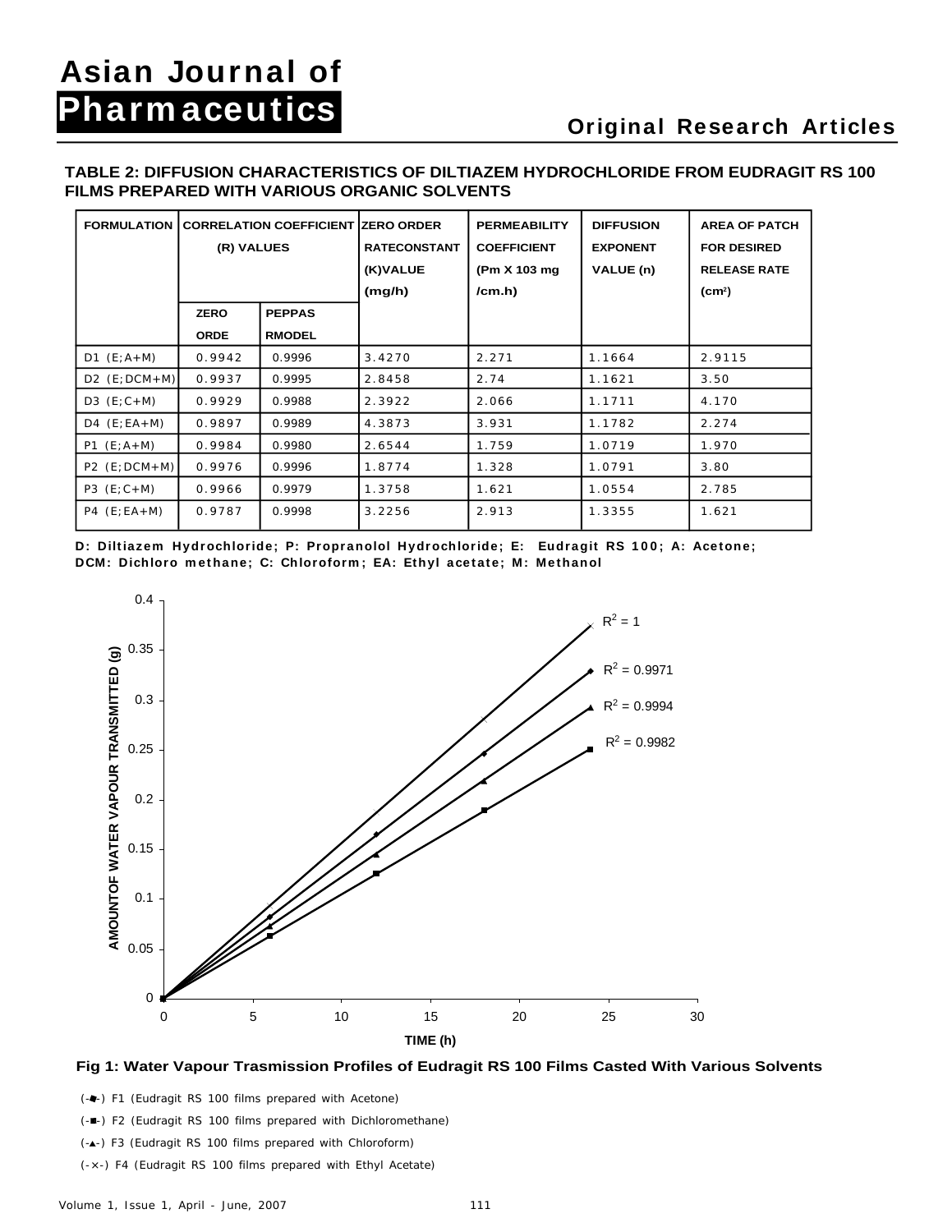# **Asian Journal of Pharmaceutics**<br> **Diginal Research Articles**



### **Fig 2 A: Diffusion Profiles of Diltiazem Hydrochloride Through Eudragit RS 100 Films Prepared With Various Solvents**

- (- -) D1 (Eudragit RS 100 films prepared with Acetone)
- (- $\blacksquare$ -) D2 (Eudragit RS 100 films prepared with Dichloromethane)
- (-A-) D3 (Eudragit RS 100 films prepared with Chloroform)
- (-×-) D4 (Eudragit RS 100 films prepared with Ethyl Acetate)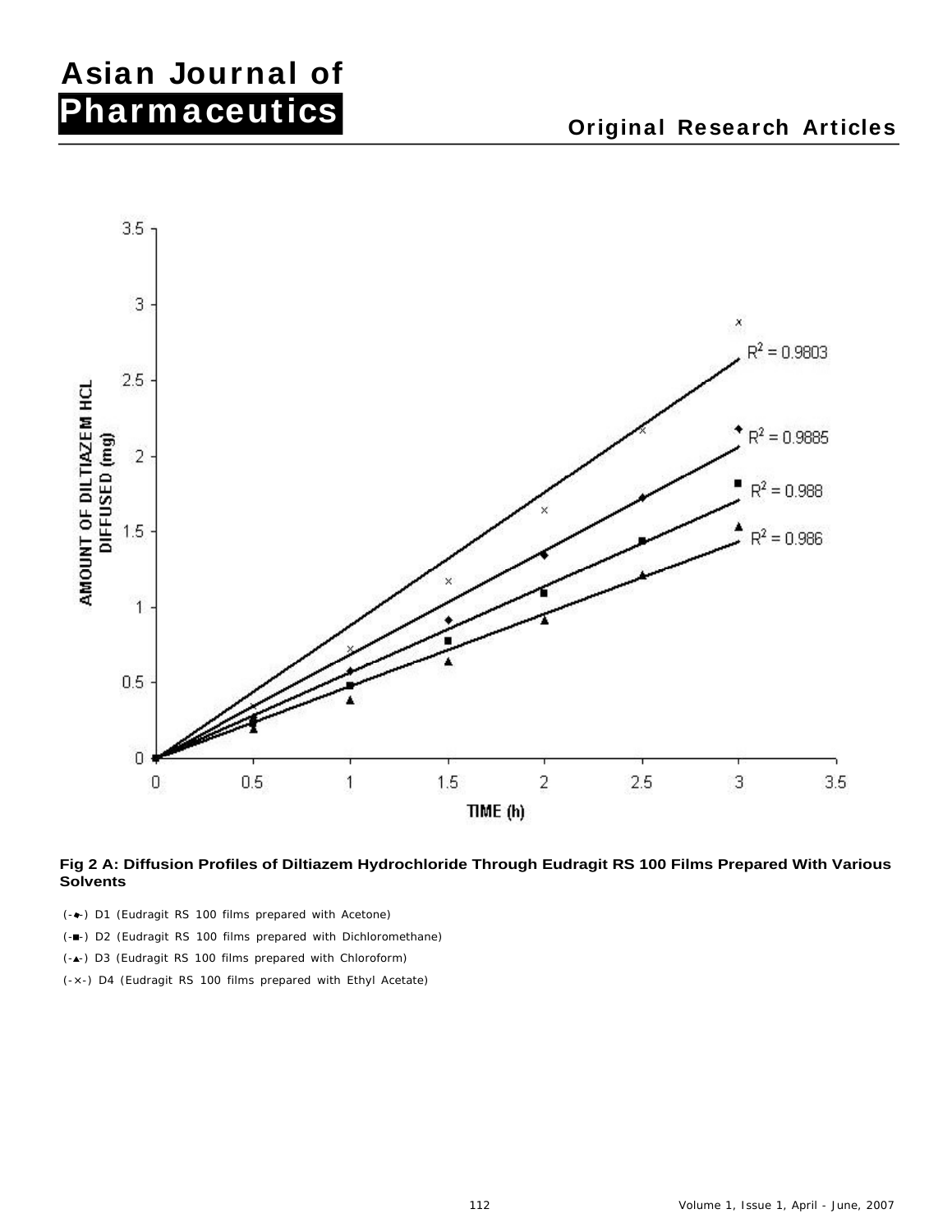## **Asian Journal of Pharmaceutics**<br> **Diginal Research Articles**



**Fig 2 B: Diffusion Profiles of Propranolol Hydrochloride Through Eudragit RS 100 Films Prepared With Various Solvents**

- (- $\leftarrow$ ) D1 (Eudragit RS 100 films prepared with Acetone)
- (- $\blacksquare$ -) D2 (Eudragit RS 100 films prepared with Dichloromethane)
- (-A-) D3 (Eudragit RS 100 films prepared with Chloroform)
- (-×-) D4 (Eudragit RS 100 films prepared with Ethyl Acetate)